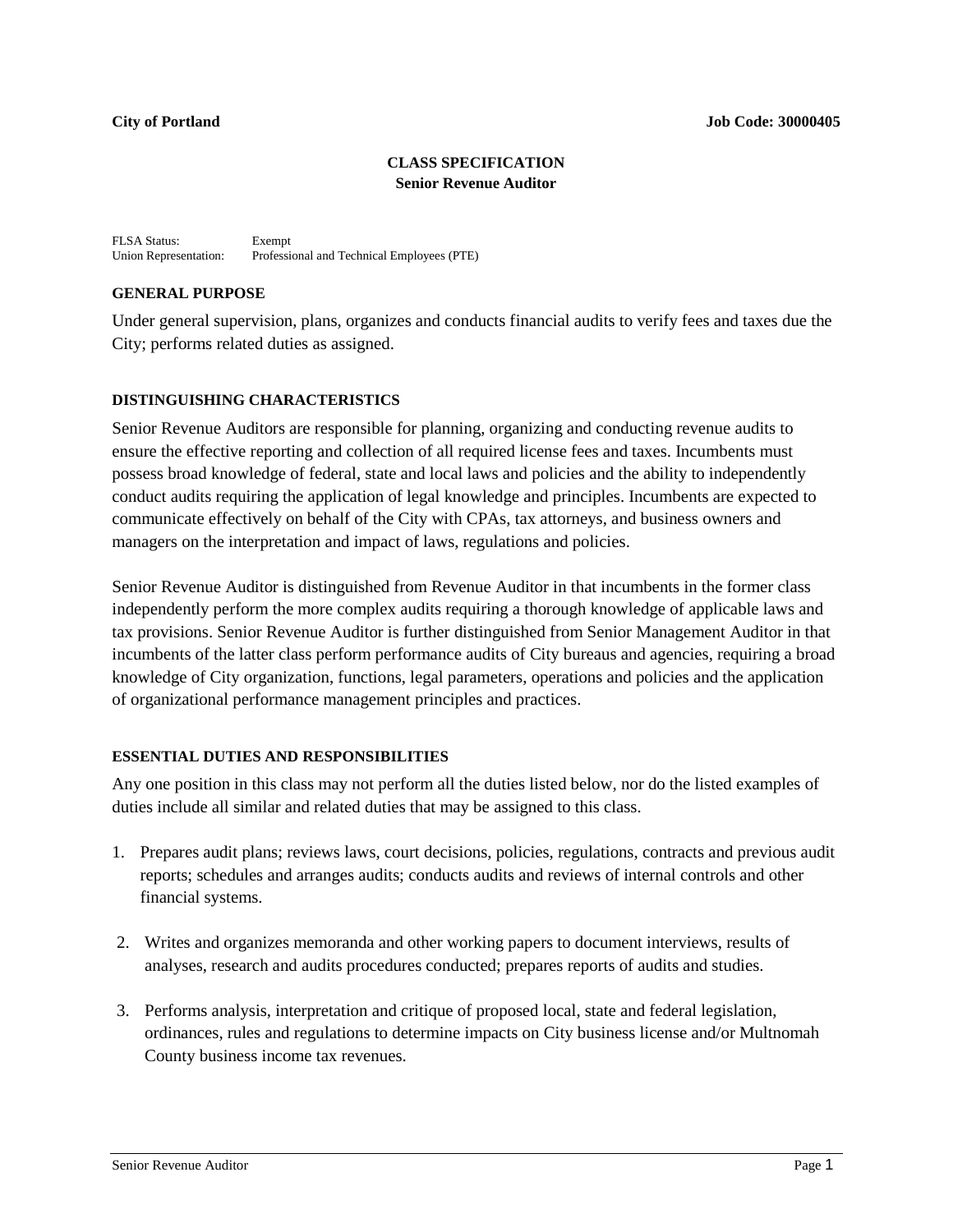- 4. Discusses accounting problems and audit plans and findings with business owners, tax attorneys and CPAs.
- 5. Performs legal research of complicated tax issues through review of case law, tax codes and regulations.
- 6. Responds to protests and appeals through the entire appeal process, including presenting the bureau's written and oral position to the Business License Appeals Board.
- 7. Provides policy development and other quasi-legal interpretation services to all bureau programs.

## **OTHER DUTIES**

- 1. Conducts performance audits of other bureau programs and processes, including computer processes and makes recommendations for improvement.
- 2. Provides financial services to other bureau programs in accordance with AICPA guidelines.
- 3. Develops and presents training sessions for professional tax preparer organizations and other public groups.

### **MINIMUM QUALIFICATIONS**

#### **Knowledge of:**

- 1. Principles and practices of general, enterprise and governmental accounting, including GAAP and FASB accounting standards.
- 2. Principles and practices of revenue and financial auditing.
- 3. Federal and state tax laws and regulations and tax court decisions.
- 4. City and county codes, policies and regulations applicable to areas of assigned responsibility.
- 5. Principles, practices, methods and techniques of financial analysis and forecasting.
- 6. Project management methods, techniques and tools.
- 7. Research methods and techniques.
- 8. Principles and practices of sound business communication.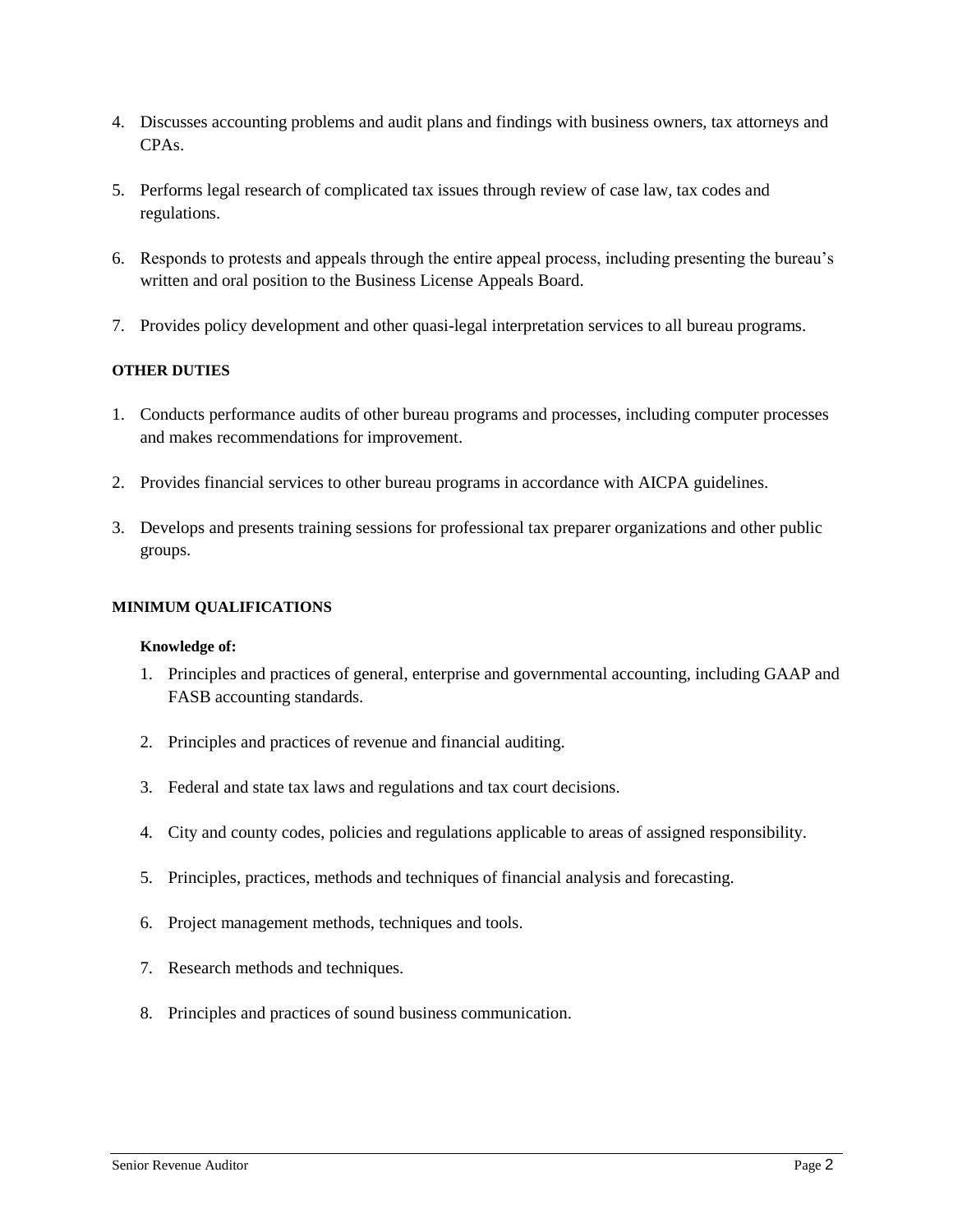## **Ability to:**

- 1. Plan, organize and conduct sound, comprehensive revenue and financial audits.
- 2. Organize, set priorities and exercise sound independent judgment within areas of responsibility.
- 3. Analyze and interpret complex financial data and reach sound conclusions and recommendations in accordance with laws, regulations, rules and policies.
- 4. Understand, interpret, explain and apply federal and state tax laws, City code and ordinances and financial and audit information and results to appropriate parties.
- 5. Make public presentations and represent the City effectively in meetings and hearings and with individual customers.
- 6. Communicate effectively orally and in writing.
- 7. Prepare clear, accurate and concise records and reports.
- 8. Research laws, regulations, court decisions, tax reports and other tax related information.
- 9. Maintain confidential information.
- 10. Use tact and diplomacy in dealing with sensitive situations and concerned people and customers.
- 11. Work effectively as a member of a team.
- 12. Establish and maintain effective working relationships with bureau managers and staff, representatives of other governmental agencies, license holders and applicants, business owners, CPAs and others encountered in the course of work.

## **Training and Experience:**

A typical way of obtaining the knowledge, skills and abilities outlined above is graduation from a four-year college or university with a major in accounting, finance law, tax and auditing or a closely related field; and at least five years of progressively responsible audit experience; or an equivalent combination of training and experience. Experience in both the public and private sectors is highly desirable.

#### **Licenses; Certificates; Special Requirements:**

License as a Certified Public Accountant or the equivalent.

A valid state driver's license.